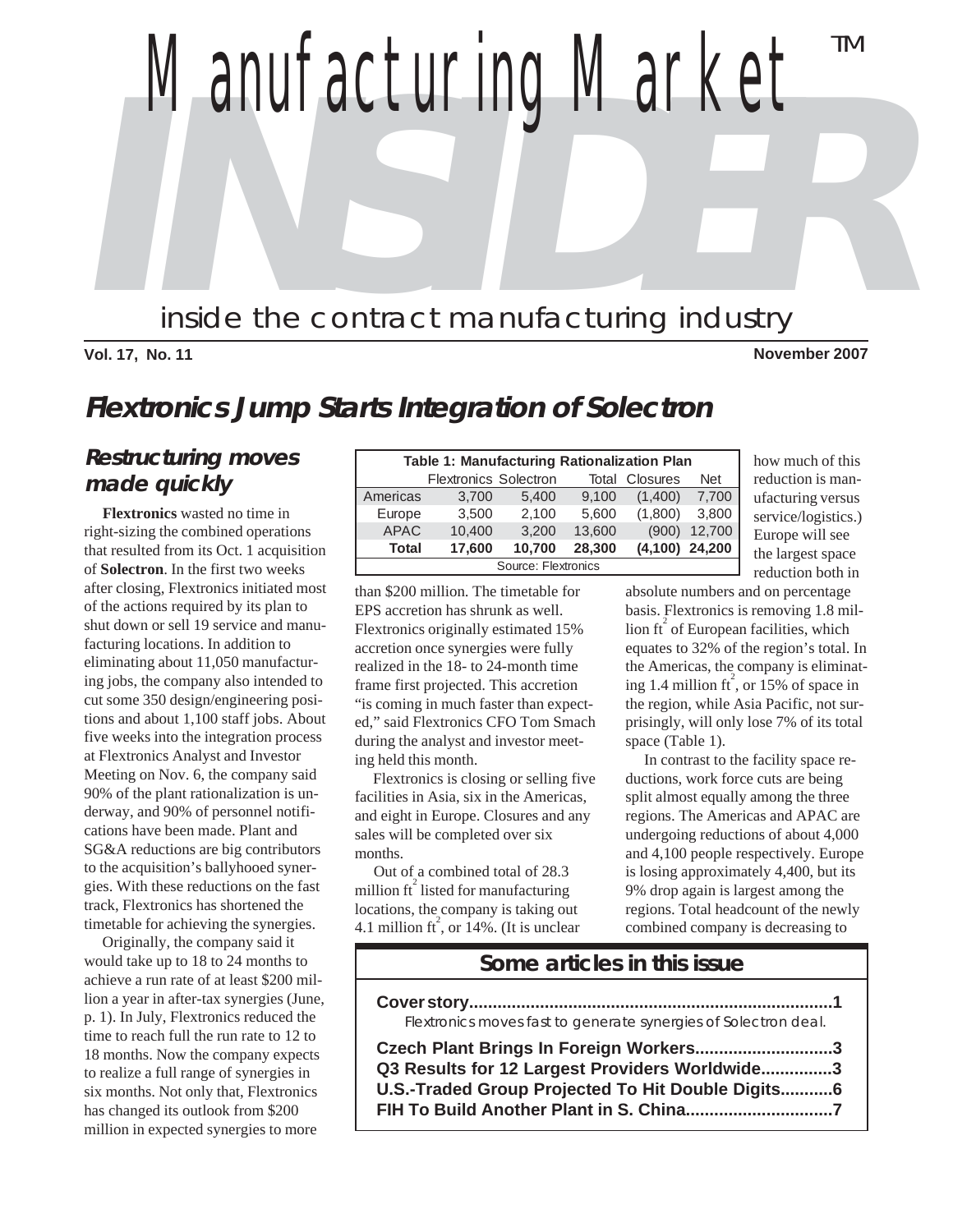### Integration of Solectron

| <b>Table 2: Global Employees</b> |         |            |                |  |  |  |  |  |  |
|----------------------------------|---------|------------|----------------|--|--|--|--|--|--|
|                                  | Total   | Reductions | Net            |  |  |  |  |  |  |
| Americas                         | 53,400  | 4,000      | 49.400         |  |  |  |  |  |  |
| Europe                           | 47.100  | 4.400      | 42,700         |  |  |  |  |  |  |
| <b>APAC</b>                      | 104.500 |            | 4,100 100,400  |  |  |  |  |  |  |
| <b>Total</b>                     | 205,000 |            | 12,500 192,500 |  |  |  |  |  |  |
| Source: Flextronics              |         |            |                |  |  |  |  |  |  |

about 192,500 from some 205,000 (Table 2). That's a reduction of 6% overall.

 Flextronics had about 150,000 employees before closing the Solectron deal and will end up with less than 200,000 after restructuring. The company uses this and other statistics to show that the integration of Solectron is not as complicated as it looks. For example, Solectron added 23 manufacturing sites. But after Flextronics and Solectron facilities are eliminated and co-located facilities are factored in, Flextronics will have a net gain of just three new manufacturing sites to manage (Table 3). The net increase in the number of logistics sites will also be three, as will the number of new countries in Flextronics' manufacturing and logistics network.

 The company believes that the cash required for restructuring activities will be in the range of \$500 million to \$550 million, to be paid over the next 12 months. This cash requirement covers both Flextronics' restructuring and certain purchase accounting and balance sheet adjustments made for Solectron. Largely offsetting this negative cash flow will be \$475 million in cash savings that Flextronics expects to generate by shortening Solectron's cash conversion cycle by 14 days. (These savings are based on Solectron's quarter ended Mar. 2 and Flextronics' quarter ended Mar. 31.)

 Operating charges for restructuring will amount to between \$430 million and \$500 million, including \$220 million to \$250 million for non-cash asset impairment, Flextronics estimates. Note that the cash component of these operating charges is much less than the total cash requirement of \$500 million

to \$550 million.

analyst and investor meeting. By initiating facility closures at the outset, Flextronics aims to avoid the repeated restructuring that has plagued some providers. "We are not going to be a chronic restructurer," said CEO Mike McNamara at the

 Although 90% of the plant rationalization activity has begun, so far Flextronics has publicly disclosed only one plant to be shut down. That facility is located in Canéjan, near Bordeaux, France. Media reports have variously identified for closure sites in Montreal, Canada; Istanbul, Turkey; and Youngsville, NC, and Wilmington, MA, in the U.S. (Oct., p. 5). Also, a small activity in Northern Ireland is slated for closure, according to *evertiq.com.* (Another plant closure in France was reportedly initiated before the Solectron deal closed.)

 Among the Solectron employees not retained by Flextronics were eight of the nine executives directly reporting to Paul Tufano, Solectron's interim CEO. The only executive in this group taken by Flextronics was Marty Neese, Solectron's executive VP of operations, who is now running Flextronics' large campuses and worldwide operations.

 Adding Solectron's after-market services business will more than double Flextronics' revenue in that area. With Solectron, the size of Flextronics' services business jumps to over

\$1.4 billion. What's more, Solectron gives Flextronics a field services capability that the company has split off into a new unit called Retail Technical Services.

 But Solectron's after-market services business also comes with some baggage. For Solectron's last reported quarter ended June 1, the company reported that its services group continued to have execution issues. Solectron

attributed a gross margin decline from the prior quarter to execution and supply chain issues in a part of its services business.

 Flextronics plans to raise gross margins of this business so that they cross over EMS levels within three quarters, McNamara told analysts and investors. To achieve this target, he cited factory closures, overhead reduction, aggressive management, and "maybe a couple of customer tweaks." By splitting off the field services unit, Flextronics can treat Solectron's services group the same as Flextronics' own services unit, which, according to McNamara, runs well.

 "I think service [at Solectron] was a lot more broke [sic] than…we originally anticipated," said McNamara during the analyst and investor meeting. But he added that fundamentally Flextronics wasn't "surprised by anything we really found at Solectron, except maybe service being a little bit bad and IT being a little bit more challenging. But even IT we knew was going to be challenging."

 Solectron runs a good number of ERP systems rather than a single platform (June, p. 4). McNamara described a "very complicated web of computer systems," and Flextronics plans to simplify that structure through a two-year process.

 Still, McNamara said he thought that Solectron's "factories were on average in real good shape," based on

| <b>Table 3: Integration Statistics</b> |                      |           |                                                            |  |  |  |  |  |  |
|----------------------------------------|----------------------|-----------|------------------------------------------------------------|--|--|--|--|--|--|
|                                        | Category Flextronics | Solectron | After                                                      |  |  |  |  |  |  |
|                                        |                      |           | restructuring                                              |  |  |  |  |  |  |
| People                                 | 150,000              | 55,000    | $<$ 200,000                                                |  |  |  |  |  |  |
| Manufac-<br>turing sites               | 50                   | 23        | 53                                                         |  |  |  |  |  |  |
| Logistics<br>sites                     | 12                   | 16        | 15                                                         |  |  |  |  |  |  |
| Countries*                             | 27                   | $+4$      | 30                                                         |  |  |  |  |  |  |
| Design<br>engineers                    | 3,200                | 400       | 3,600                                                      |  |  |  |  |  |  |
| Unique tech-<br>nologies               | 11                   | 3         | 11                                                         |  |  |  |  |  |  |
|                                        |                      |           | * With manufacturing and/or logistics. Source: Flextronics |  |  |  |  |  |  |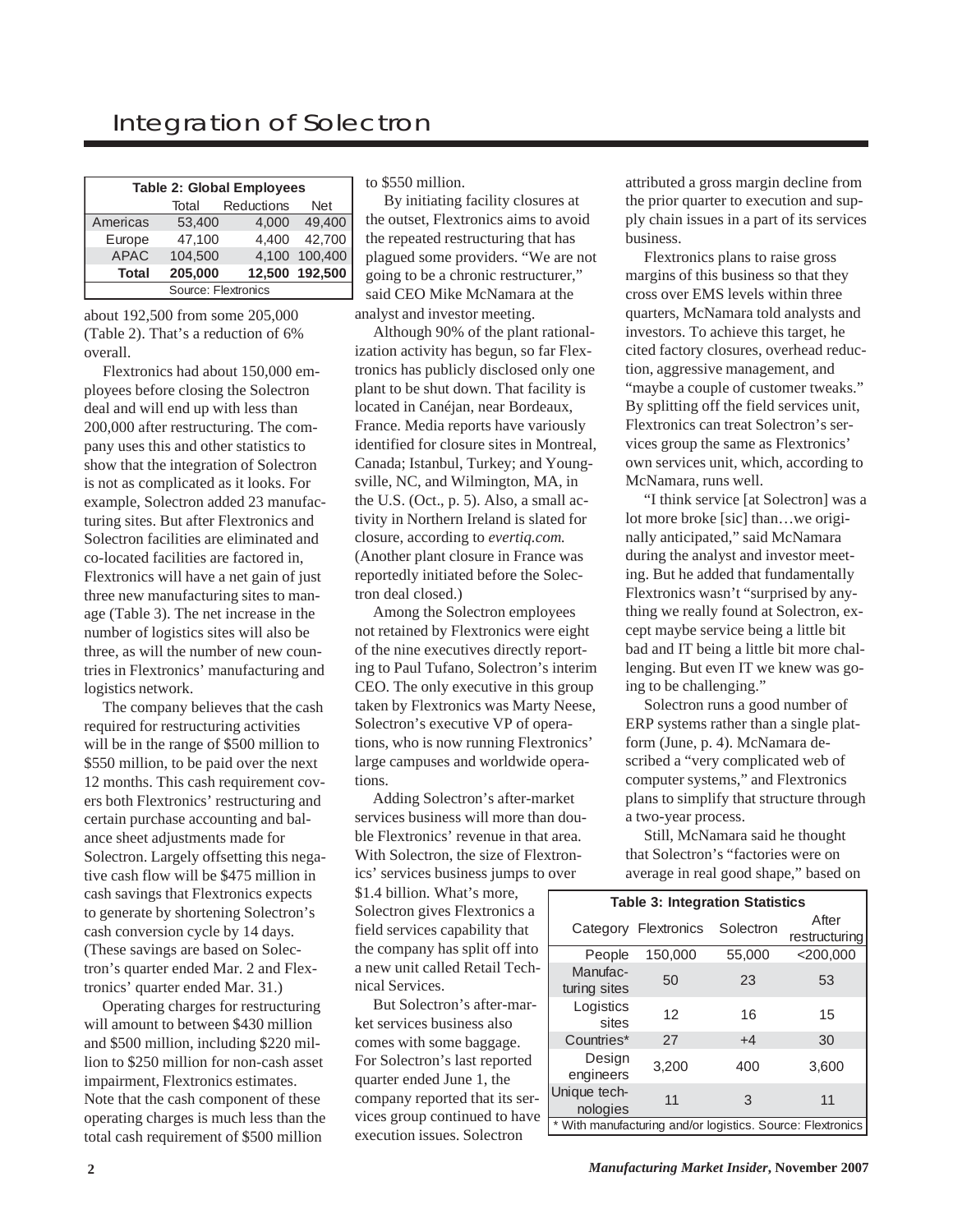his world tour of Solectron facilities in June. Facilities co-located with Flextronics plants offer synergies such as one factory using the other's excess equipment and the ability to consolidate factory SG&A into regional SG&A. Co-located facilities account for 60% of Solectron's revenue.

 In view of acquisition synergies and Solectron margin improvements, Flextronics expects non-GAAP operating margin for the fiscal year ending March 2009 to fall within a guidance range that has a midpoint of 3.8%. That's up from midpoint estimates of 3.3% in the December 2007 quarter and 3.6% in the March 2008 quarter. Solectron integration is projected to add about 30 basis points to non-GAAP operating margin in the March 2008 quarter.

 For fiscal 2008, Flextronics expects to post non-GAAP EPS of \$0.93 to \$0.94, representing an increase of 16% to 18% over the prior year. The company anticipates fiscal 2008 sales of \$26.8 billion to \$27.5 billion, or growth of 42% to 46%. In fiscal 2009, non-GAAP EPS growth should be more in line with sales growth, according to company guidance. Flextronics predicts that EPS will grow 29% to 38% to a range of \$1.20 to \$1.30, while sales are expected to rise by 29% to 33%, reaching \$34.5 billion to \$36.5 billion.

 Flextronics' outlook calls for fiscal 2009 cash flow from operations of \$1.2 billion at the midpoint of guidance, up from a midpoint estimate of \$1 billion for fiscal 2008.

 Included in fiscal 2008 and 2009 guidance is revenue leakage that Mc-Namara said is "nothing like a billion and a half [dollars]." This was the number that Flextronics originally modeled in. Leakage will occur if any shared customers move business to reduce exposure to the combined company. Flextronics has identified **Nortel** as one customer that will diversify in order to maintain the two-supplier

strategy that it had with Flextronics and Solectron. Revenue loss can also result from facility closures where customers of those factories choose not be moved to other Flextronics facilities. McNamara said he believed that on average Flextronics was above expectations for retaining such customers. Also, in some cases business that would have come out of stand-alone Solectron is now staying put in the combined company. McNamara presented this as an offset to revenue leakage.

World Markets **Czech Plant Brings In**

# **Foreign Workers**

 Last month's article in this section explored the question of whether the labor supply in Central Europe is sufficient. Although several EMS providers in the region did not experience operational problems caused by the labor supply, they did raise some issues: a shortage of qualified workers in Hungary, more effort required to find qualified engineers in Poland, and job hopping in the Czech Republic and Poland (Oct., p. 2). Now comes a report that over 40% of the workers at **Hon Hai's** plant in the Czech Republic come from outside the country.

 Of the nearly 6,000 people working at Hon Hai's Czech facility in Pardubice, over 2,500 are foreigners, according to a November article in *Czech Business Weekly,* which cited a union official associated with the plant. *CBW* also reported that since the end of 2006, more than 1,000 workers have been brought in, primarily supplied from Belarus, Bulgaria, Kazakhstan, Romania, Russia, Slovakia, Ukraine and Vietnam by staffing firms. These numbers, if accurate, would indicate a shortage of unskilled labor in the Czech Republic.

 The *CBW* article described friction that reportedly has occurred between plant workers of different nationalities.

#### Market Data

### **Q3 Results for 12 Largest Providers Worldwide**

 Combined sales for the world's 12 largest EMS providers increased year over year by double digits both in the third quarter and in the first nine months of 2007. Q3 revenue for the group totaled \$27.19 billion, up 13.1% from the year-earlier period, while nine-month sales rose 15.3% to \$75.53 billion. The 12 largest providers, all publicly held, consist of seven companies traded in the U.S., four listed in Asia, and one in Europe. As these companies account for a clear majority of EMS industry revenue, such growth rates point to the staying power of outsourcing in the EMS space.

 Table 1 on page 4 summarizes Q3 and nine-month GAAP results for the seven U.S.-traded providers, while Table 2 on page 4 covers the Asia- and Europe-listed companies in a similar fashion, but lists results in native reporting currencies. These results are converted to U.S. dollars in Table 3 on page 5. Rolling up U.S.-dollar results from Tables 1 and 3 yields the aforementioned double-digit growth rates.

 However, growth rates were uneven among the top dozen providers. Half of them reported Q3 sales declines year over year. And the high growth rate of Hon Hai Precision Industry, the world's largest EMS provider, influenced overall results. Excluding Hon Hai, Q3 sales growth would have dropped to 4.3%, and the nine-month increase would have fallen to 9.1%.

 These rates are in line with the aggregate growth for the U.S.-traded providers in both periods (Table 1). Their anemic 3.0% increase in Q3 sales from a year earlier dragged down nine-month growth to 8.1% from 11.0% in the first half of the year. On the bright side, combined GAAP gross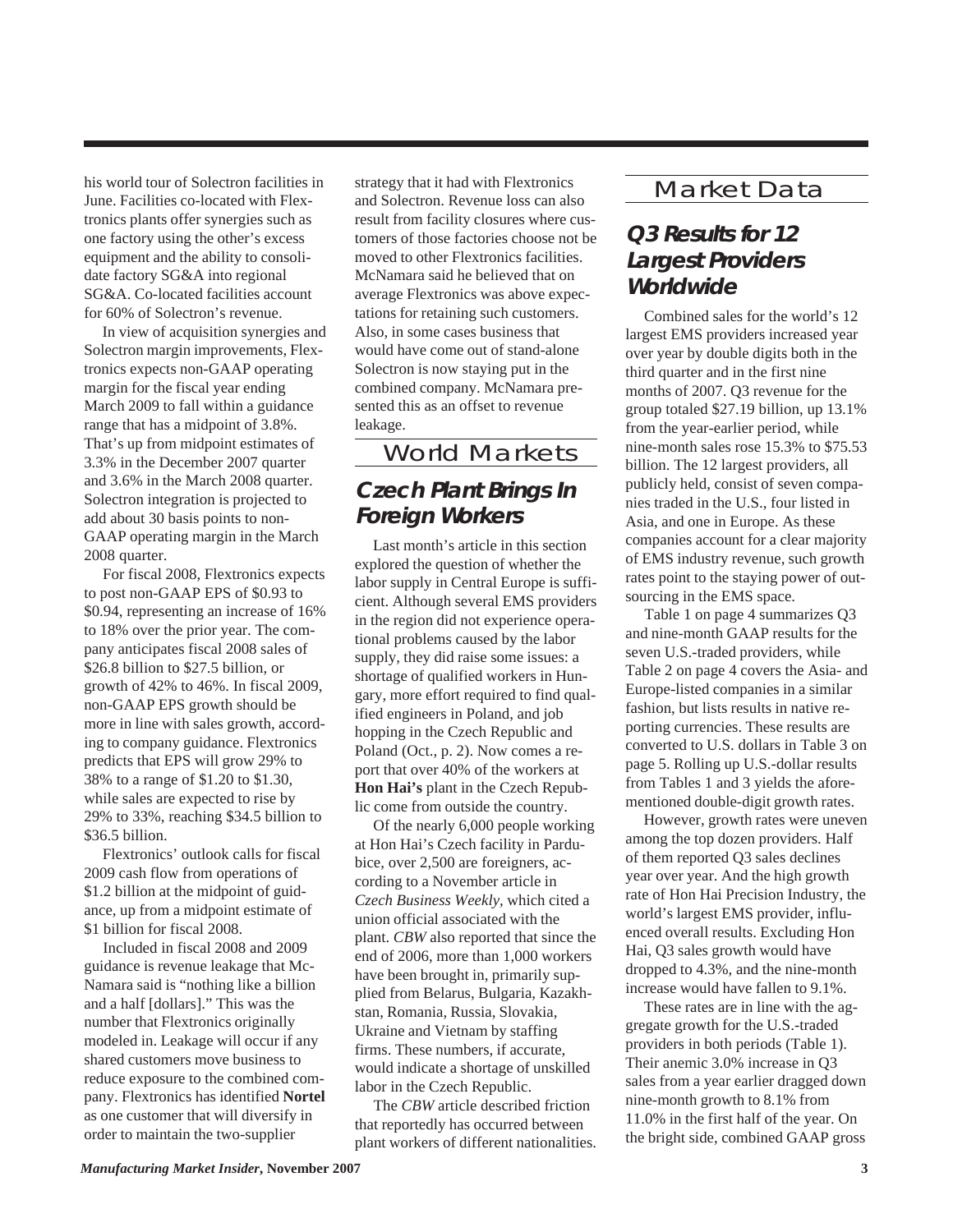|                                         | Table 1: Q3 and Nine-Month 2007 GAAP Results for Seven Large EMS Providers, U.S.-Traded (M\$ or %) |                 |                       |                              |        |                |                |                |                                               |                 |        |                            |              |                                                              |        |                              |                  |
|-----------------------------------------|----------------------------------------------------------------------------------------------------|-----------------|-----------------------|------------------------------|--------|----------------|----------------|----------------|-----------------------------------------------|-----------------|--------|----------------------------|--------------|--------------------------------------------------------------|--------|------------------------------|------------------|
| Company<br>(in order of<br>9-mo. sales) | Q3 '07<br>sales                                                                                    | Q2 '07<br>sales | Qtr.-<br>qtr.<br>chg. | Q3 '06 Yr.-yr.<br>sales chq. |        | gross<br>marg. | gross<br>marg. | oper.<br>marg. | Q3 '07 Q3 '06 Q3 '07 Q3 '06<br>oper.<br>marg. |                 |        | net inc. net inc. net inc. | sales        | Q3 '07 Q2 '07 Q3 '06 Q1-3 '07 Q1-3 '06 Yr.-yr.<br>sales chg. |        | Q1-3 '07<br>net inc. '06 net | $Q1-3$<br>inc.   |
| Flextronics                             | 5.557.1                                                                                            | 5.157.0         | 7.8                   | 4.702.3                      | 18.2   | 5.6            | 3.8            | $2.7*$         | $0.4*$                                        | 120.9           | 106.9  |                            |              | 184.9 15.390.9 12.292.3 25.2                                 |        |                              | 348.5 312.3      |
|                                         | Jabil 3,129.8                                                                                      | 3,001.9         |                       | 4.3 2,953.6                  | 6.0    | 7.3            | 6.7            | 1.6            | $-0.3$                                        | 11.7            | 6.2    | (45.6)                     | 9,066.6      | 7.861.1 15.3                                                 |        |                              | 31.8 87.6        |
| Sanmina-SCI 2.505.4                     |                                                                                                    | 2.488.4         | 0.7                   | 2.717.3                      | $-7.8$ | 5.1            | 4.7            | $-43.4$        |                                               | $-0.3(1.109.1)$ | (27.6) | (28.1)                     | 7,605.5      | 8,093.6                                                      |        | $-6.0$ (1,162.8) (159.0)     |                  |
| Celestica                               | 2.080.6                                                                                            | 1.937.0         | 7.4                   | 2.392.4 -13.0                |        | 5.8            | 5.6            | 1.9            | $-1.1$                                        | 51.5            | 24.9   | (42.1)                     | 5.859.9      | 6.549.9 -10.5                                                |        |                              | $(2.0)$ $(89.8)$ |
| <b>Benchmark</b>                        | 672.6                                                                                              | 756.3 -11.1     |                       | 769.5 -12.6                  |        | 5.8            | 6.8            | 2.2            | 4.5                                           | 22.0            | 25.9   |                            | 29.3 2.181.4 | 2.170.0                                                      | 0.5    |                              | 72.4 83.4        |
| <b>Plexus</b>                           | 425.7                                                                                              | 379.6 12.1      |                       | 396.9                        | 7.3    | 12.6           | 11.3           | 7.4            | 6.2                                           | 24.9            | 15.5   | 42.6                       | 1.165.5      | 1.132.2                                                      | 2.9    |                              | 50.6 86.2        |
| Nam Tai                                 | 204.5                                                                                              | 197.8           | 3.4                   | 218.5                        | $-6.4$ | 12.7           | 10.2           | 6.8            | 5.7                                           | 12.7            | 38.8   | 12.1                       | 593.9        | 640.5                                                        | $-7.3$ |                              | 59.9 43.1        |
| Total/avg. 14.575.7 13.918.0            |                                                                                                    |                 |                       | 4.7 14,150.5                 | 3.0    | 6.3            | 5.3            | $-5.4$         | 0.4                                           | (865.4)         | 190.6  |                            |              | 153.1 41.863.7 38.739.6                                      | 8.1    | $(601.6)$ 363.8              |                  |
|                                         | * Includes intangible amortization.                                                                |                 |                       |                              |        |                |                |                |                                               |                 |        |                            |              |                                                              |        |                              |                  |

margin for the U.S.-traded set in Q3 improved by 100 basis points year over year to 6.3%. Quarter-to-quarter sales growth for these U.S.-traded providers was a respectable 4.7% overall.

 For some color behind the numbers, here is a brief discussion of each company's performance. Note that for providers listed outside the U.S., percentage changes described below for Q3 (and nine-month) results refer to the providers' reporting currency.

 **Benchmark Electronics** (Angleton, TX). Benchmark was disappointed with its revenue and earnings results for Q3. Revenue for the quarter came in below original guidance for only the third time in the company's history. Benchmark blamed the miss on slower than anticipated product and program transitions as well as softer than projected demand. Non-GAAP EPS (diluted) was \$0.24 versus guidance of between \$0.38 and \$0.42.

 Q3 sales declined sequentially in three of Benchmark's five segments. The provider's largest customer, **Sun**, represented 17% of revenue for the quarter, down from 25% in Q2.

 But Q3 cash flow from operations amounted to about \$66 million, which exceeded expectations. Also, SG&A expenses decreased by 9.2% from Q2. And the company booked 10 new programs during Q3, worth about \$100 to \$125 million in potential annual revenue and expects bookings to remain strong in Q4. Benchmark foresees sequential increases in both revenue and non-GAAP EPS for Q4.

 **Cal-Comp Electronics** (Bangkok, Thailand). Q3 sales grew 20.6% year over year because of increases in PC peripherals and mobile phone products in both Thailand and China facilities. Gross margin for the quarter rose to 5.91% from 5.56% in the year-ago period due to an increase in ODM products and economies of scale. Cal-Comp's 18.1% increase in Q3 net income nearly kept pace with sales growth.

 But for the first nine months, net profits increased faster than sales. Net profits grew at 30.2% from a year earlier, compared with a 22.8% rate for sales.

Cal-Comp is a member of Taiwan's

**Kinpo Group**. (This analysis does not include results of Cal-Comp's two sister companies, **Kinpo Electronics** and **Acbel,** that also do EMS work. Cal-Comp is by far the largest EMS provider in the Kinpo Group.)

 **Celestica** (Toronto, Canada). Q3 revenue was up 7% sequentially, and the majority of this increase resulted from seasonal strength in the consumer segment, which grew 37% from the prior quarter. A year-over-year decline of 13% in Q3 revenue was mainly driven by lower volumes from the telecom and enterprise communications markets and customer disengagements primarily in the industrial market. Adjusted EPS for the quarter amounted to \$0.13, which was above the high end of guidance but below \$0.18 reported for Q3 2006.

 Nine months into a turnaround plan, the company showed continued improvement on several fronts. Non-GAAP operating margin for Q3 was 2.3%, up 120 basis points from Q2. Third-quarter inventory turns increased to 8.3 times from 7.3 in the prior quarter. Celestica generated free

|          | Table 2: Q3 2007 and Nine-Month Results for Five Large EMS Providers Listed Outside the U.S. |               |                 |                                                                      |             |                              |               |                                                             |              |        |                                  |               |
|----------|----------------------------------------------------------------------------------------------|---------------|-----------------|----------------------------------------------------------------------|-------------|------------------------------|---------------|-------------------------------------------------------------|--------------|--------|----------------------------------|---------------|
| Company  | Home<br>base                                                                                 | Cur-<br>rency | Q3 '07<br>sales | Q3 '06<br>sales                                                      | yr.<br>cha. | Yr.- Q3 '07<br>net<br>profit | net<br>profit | Q3 '06 Q1-3 '07 Q1-3 '06 Yr.-yr. Q1-3 '07 Q1-3 '06<br>sales |              |        | sales chg. net profit net profit |               |
| Hon Hai* |                                                                                              |               |                 | Taiwan MNT\$ 311,238 230,285 35.2 19,873 15,073 821,466 618,453 32.8 |             |                              |               |                                                             |              |        |                                  | 51,134 39,289 |
| Elcoteg  |                                                                                              | Finland M EUR | 1,059.7         | 1.169.1                                                              | $-9.4$      | (6.3)                        | 5.9           | 2,980.5 3,179.7                                             |              | $-6.3$ | (73.8)                           | 12.5          |
|          | Venture Singapore                                                                            | M S\$         | 935.9           | 799.2 17.1                                                           |             | 76.3                         | 59.0          | 2.909.5                                                     | 2.283.7 27.4 |        | 225.7                            | 160.9         |
| Cal-Comp | Thailand M Baht                                                                              |               | 26.190          | 21.722 20.6                                                          |             | 959                          | 812           | 67,232                                                      | 54,745       | 22.8   | 2,287                            | 1,756         |
| USI*     |                                                                                              | Taiwan M NT\$ | 8.290           | 9.083                                                                | $-8.7$      | 438                          | 367           | 25.877                                                      | 27.631       | $-6.3$ | 1,343                            | 938           |
|          | * Results are non-consolidated.                                                              |               |                 |                                                                      |             |                              |               |                                                             |              |        |                                  |               |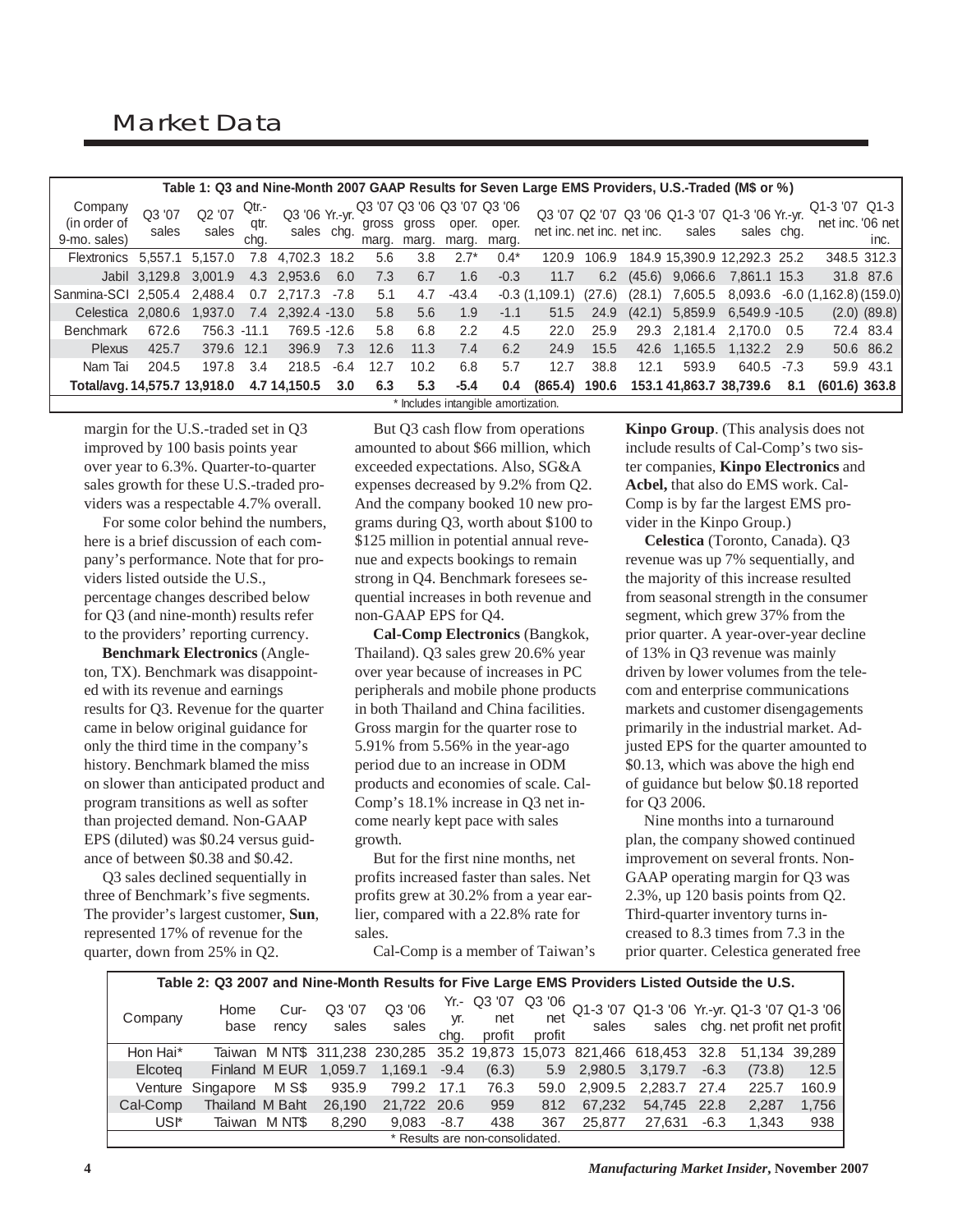| Table 3: Q3 2007 and Nine-Month Results Converted to US\$ for Five Large EMS Providers                    |                 |                 |                     |                         |                         |        |                                                      |        |       |                            |
|-----------------------------------------------------------------------------------------------------------|-----------------|-----------------|---------------------|-------------------------|-------------------------|--------|------------------------------------------------------|--------|-------|----------------------------|
| Company                                                                                                   | Q3 '07<br>sales | Q3 '06<br>sales | Yr.-<br>yr.<br>chq. | Q3 '07<br>net<br>profit | Q3 '06<br>net<br>profit | sales  | Q1-3 '07 Q1-3 '06 Yr.-yr. Q1-3 '07 Q1-3 '06<br>sales |        |       | chg. net profit net profit |
| Hon Hai*                                                                                                  | 9.452           | 7.029           | 34.5                | 604                     | 460                     | 24,899 | 19.090                                               | 30.4   | 1.550 | 1.213                      |
| Elcoteg                                                                                                   | 1,458           | 1.489           | $-2.1$              | (9)                     | 8                       | 4,008  | 3,957                                                | 1.3    | (99)  | 16                         |
| Venture                                                                                                   | 617             | 506             | 22.0                | 50                      | 37                      | 1.909  | 1.429                                                | 33.6   | 148   | 101                        |
| Cal-Comp                                                                                                  | 834             | 577             | 44.6                | 31                      | 22                      | 2.062  | 1,428                                                | 44.4   | 70    | 46                         |
| USI*                                                                                                      | 252             | 277             | $-9.2$              | 13                      | 11                      | 784    | 853                                                  | $-8.0$ | 41    | 29                         |
| Total/avg.                                                                                                | 12.612          | 9.878           | 27.7                | 689                     | 538                     | 33,662 | 26.757                                               | 25.8   | 1.710 | 1.404                      |
| * Results are non-consolidated. Currencies were converted to US\$ by using three- and nine-month averages |                 |                 |                     |                         |                         |        |                                                      |        |       |                            |

based on monthly 2006 and 2007 data from the US Federal Reserve.

cash flow of \$206 million in Q3.

 The provider also reduced its operating losses in Mexico to \$10 million from \$21 million in Q2. Operating losses in Europe came to \$10 million, a modest decrease of \$1 million from Q2.

 **Elcoteq** (Espoo, Finland). Excluding restructuring costs, Q3 operating income returned to positive territory at 1.7 million euros following two quarters of operating losses. Third-quarter sales rose by 9.4% sequentially, but declined 9.4% year over year. Revenue in the quarter fell short of the company's expectations, mainly because mobile phone deliveries to **Nokia** were below forecasts.

 Based on Nokia's forecasts, Elcoteq had prepared itself for substantial growth in volumes in 2007. The provider invested and set pricing given this expected growth. But orders fell well short of forecasts, and that is the biggest reason why Elcoteq has suffered since the beginning of the year, said president and CEO Jouni Hartikainen. Other than Nokia, Elcoteq's business has grown 30% for the first nine months of 2007.

 Elcoteq has announced a new action plan with three elements: adopting a customer-centric organization model, downsizing unprofitable business operations in 2008, and achieving additional savings in operations.

 **Flextronics** (Singapore). Adjusted net income for the September quarter increased 25% year over year to a record \$146 million. Revenue grew

18% from the year-earlier quarter, led by the infrastructure and computing segments with sales increases of 36% and 35% respectively. Coming in a close third was the industrial, automotive, medical and other segment with 29% growth. The company described the overall demand in the September quarter as stable.

 In the quarter, the company generated free cash flow of \$297 million. Its cash conversion cycle improved by two days sequentially to 11 days, while inventory turns increased to 8.0 times from 7.3 a year earlier. Return on invested capital was 11.2%, up 80 basis points from Q2. Flextronics achieved an adjusted operating margin of 3.1%, a 10 basis-point improvement over the prior quarter.

 Flextronics' mobile segment, which would normally be expected to show a seasonal pickup in the September quarter, only grew 2% sequentially. The company attributed this result to customer growth problems more than anything else.

 **Hon Hai Precision Industry** (Tu-Cheng, Taiwan). Like other Taiwanlisted companies, Hon Hai reports non-consolidated results quarterly on a cumulative basis. (Consolidated results only come out twice year – for the first half and full year.) For the first nine months, Hon Hai recorded non-consolidated sales of NT\$821.47 billion, up 32.8% from the year-ago period. (These results differ somewhat from figures reported last month on page 7 for same period. Last month's figures

were based on cumulative monthly results.)

 Subtracting six-month revenue from the ninemonth total yields Q3 sales of NT\$311.24 billion. That's a sales increase of 35.2% year over year. Non-operating income in the quarter exceeded operating income by 76%. When

reporting non-consolidated results, Hon Hai claims its share of earnings from certain Hon Hai-controlled subsidiaries as non-operating income. On a non-consolidated basis, third-quarter operating margin was an EMS-like 2.7%, down from 3.2% a year earlier. But the 2.7% margin did not reflect the operations of those subsidiaries, which boosted operating margin in the first half to 5.6% on a consolidated basis.

 **Jabil Circuit** (St. Petersburg, FL). Revenue for Jabil's August quarter increased 6% year over year, while core operating profit went up 15%. On a sequential basis, sales rose 4%, while core operating income increased 19%. Core operating margin for the quarter was 3.3% versus 3.1% a year earlier. But core earnings, which included substantially higher interest expense than in the year-ago quarter, decreased 19% year over year.

 Revenue in four out of seven segments increased in the August quarter from the prior period. The networking sector posted the highest growth rate, 12%, reflecting demand strength from Jabil's largest customer in the sector, **Cisco**. Instrumentation and medical increased at a better than expected 7%.

 Cash flow from operations amounted to about \$250 million in the quarter. The provider's sales cycle improved sequentially by six days to 19 days.

 Jabil expects its recently formed Consumer Division to be relatively flat in fiscal 2008. As for the EMS Division, Jabil anticipates robust growth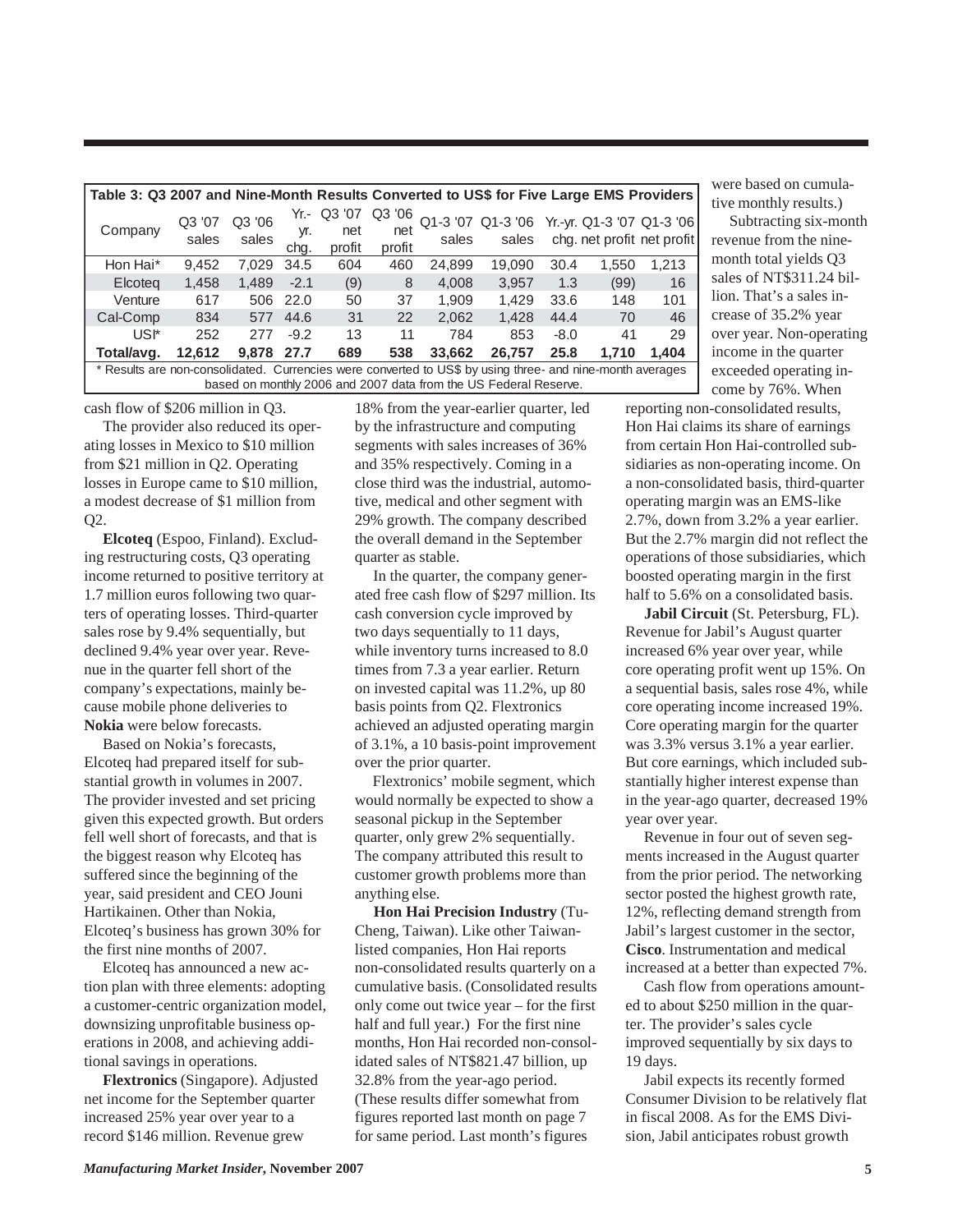## Market Data

but not at the 31% rate achieved in fiscal 2007.

 **Nam Tai Electronics** (Macao, China). Q3 sales decreased 6.4% from the year-earlier quarter mainly because of a decline in business from the telecom components assembly segment, which depends on the mobile phone market. One of Nam Tai's indirect customers suffered a substantial drop in sales volume in its mobile devices business in Asia and Europe. As a result, Nam Tai and other participants in the mobile phone supply chain were inevitably affected. The company has reduced its dependence on the mobile segment from well over 80% exposure in Q1 to below 65% in Q3.

 Gross margin improved from 9.0% in Q1 to 11.5% in Q2 to 12.7% in Q3. Operating income in the quarter grew 12.1% year over year.

 The company estimates that its recently announced reorganization plan will be less than 10% dilutive per year. With this plan, Nam Tai will place its manufacturing businesses, now operating independent of one another, under a single subsidiary (Oct. p. 7).

 **Plexus** (Neenah, WI). Despite September quarter revenues coming in at the low end of guidance, Plexus' earnings exceeded its expectations, driven primarily by a favorable mix of customer programs, better than expected labor efficiencies, and strong performance by the company's engineering services group. Gross margin of 12.6% was above the company's target of 10%.

 Revenue in the company's defense, security and aerospace sector went up dramatically in the quarter, but still came in below expectations, as about \$15 million of revenue from Plexus' largest defense customer was pushed into the next quarter. This customer, identified by **Bear Stearns** analyst Kevin Kessel as **General Dynamics**, contributed about \$44 million in the quarter. Medical was the only sector that showed a sequential decline in

sales, but it was less than expected.

 ROIC, as Plexus defines it, measured 17.6% for its fiscal year ended September 2007.

 The company is targeting revenue growth in the range of 15% to 18% in fiscal year 2008.

 **Sanmina-SCI** (San Jose, CA). Although revenue for the September quarter was flat on a sequential basis and down 7.8% year over year, non-GAAP gross margin improved by about 60 basis points over both intervals to 5.4%. Non-GAAP operating margin for the September quarter stood at 1.7%, up about 50 basis points, both quarter over quarter and year over year.

 GAAP earnings took a big hit from a \$1.1-billion impairment charge for goodwill. Non-GAAP net income was \$10.2 million, compared with net losses of \$22.8 million in the prior quarter and \$2.1 million in the year-ago quarter.

 Sequential growth occurred in two of out of six segments – communications and multimedia.

 Inventory turns in the September quarter increased to 8.9 times from 8.4 in the prior period. The cash conversion cycle improved sequentially by 6.8 days to 28.7 days, the lowest since September 2004. Cash flow from operations amounted to \$144.9 million.

 For the second quarter in a row, the company's enclosure business produced a loss of about \$10 million.

 **Universal Scientific Industrial** (Nan-Tou, Taiwan). For the first nine months, USI, a member of the **ASE Group**, recorded non-consolidated sales of NT\$25.88 billion, down 6.3% from the year-earlier period. But net income in the first three quarters rose 43.2% year over year.

 Q3 sales (as calculated from cumulative totals reported by USI) declined by 8.7% year over year. Although USI showed a Q3 operating loss of NT\$86.6 million on a non-consolidated basis, the company generated NT\$634.2 million of non-operating

income, including income from equity investments. Net income for the quarter came to NT\$437.8 million, up 19.2% from the year-ago period. Net margin increased to 5.3% from 4.0% a year earlier.

 In Q3, the company landed orders for its WiMAX 16d CPE (customer premises equipment) offerings, and mass production is to begin this quarter.

 **Venture** (Singapore). The company said its Q3 revenue growth of 17.1% year over year could have been stronger were it not for the steep decline in the US dollar and a one-time rationalization of channel inventory by a major customer. On a sequential basis, revenue declined by 6.8%. Q3 net margin was 8.2%, up from 7.4% in the year-ago period. Profit after tax and minority interests improved by 29.4% from a year earlier.

 Nine-month sales reached a record S\$2.91 billion, up 27.4% year over year. Excluding minority interests, net profit for the period climbed 40.3%.

 The company said most, if not all of its customers have awarded Venture first place in their performance ranking.

 Assuming that the operating environment remains favorable, the company expects its good performance to continue.

### **U.S.-Traded Group Projected To Hit Double Digits for 2007**

 Thanks to a high growth rate for **Flextronics**, the six largest U.S.-traded EMS companies are expected to achieve a collective growth rate in double digits for 2007, according to *MMI* estimates. Adding the midpoint or estimate of each company's Q4 sales guidance to revenue for the first nine months, *MMI* came up with a projected 2007 total of \$58.91 billion for the group, up 11.4% from a year earlier (see upper table, p. 7).

 Flextronics' estimated sales growth of 34.9% in 2007 far exceeds project-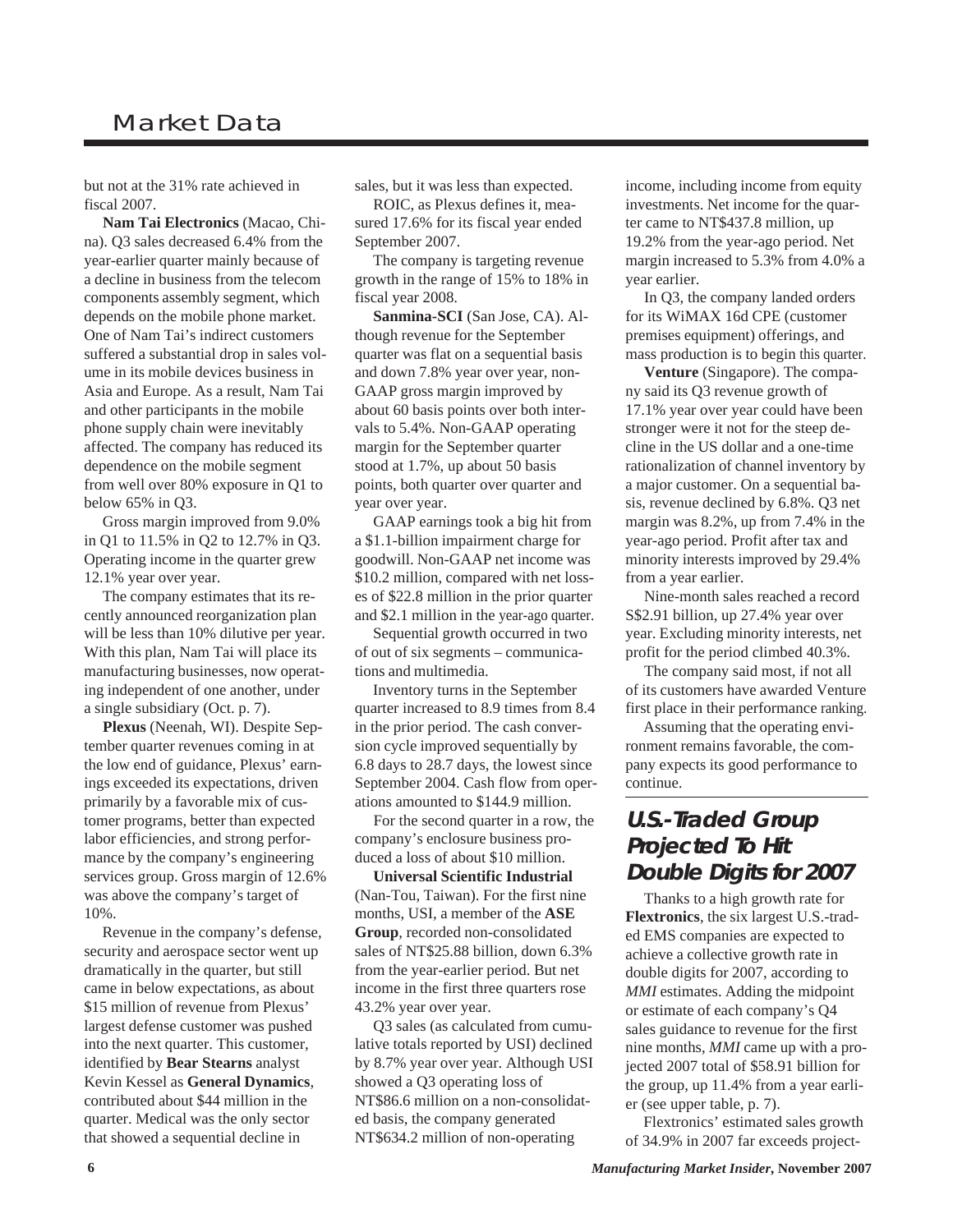| Q4 Guidance and 2007 Revenue Estimates for Six Large U.S.-Traded Providers |              |                                                                      |      |          |       |         |                      |               |  |  |
|----------------------------------------------------------------------------|--------------|----------------------------------------------------------------------|------|----------|-------|---------|----------------------|---------------|--|--|
| (sales in B\$ except as noted)                                             |              |                                                                      |      |          |       |         |                      |               |  |  |
|                                                                            | $Q1-3$<br>Q4 |                                                                      | Q4   | 2007     | 2006  | % esti- | Q3 EPS               | Q4 Guidance   |  |  |
| Company                                                                    | '07          | quidance midpoint                                                    |      | estimat- | sales | mated   | Non-                 | Non-          |  |  |
|                                                                            | sales        |                                                                      |      | ed sales |       | growth  | GAAP <sup>*</sup> \$ | GAAP*\$       |  |  |
| <b>Flextronics</b>                                                         | 15.39        | $-8.5$                                                               | 8.5  | 23.89    | 17.71 | 34.9    | 0.24                 | $-0.26$       |  |  |
| Jabil                                                                      | 9.07         | 3.3                                                                  | 3.3  | 12.37    | 11.09 | 11.5    | 0.29                 | $0.33 - 0.37$ |  |  |
| Sanmina-SCI                                                                | 7.61         | $2.5 - 2.65$                                                         | 2.58 | 10.19    | 10.87 | $-6.3$  | 0.02                 | $0.02 - 0.04$ |  |  |
| Celestica                                                                  | 5.86         | $2.0 - 2.15$                                                         | 2.08 | 7.94     | 8.81  | $-9.9$  | 0.13                 | $0.10 - 0.16$ |  |  |
| <b>Benchmark</b>                                                           | 2.18         | 700 - 740 M                                                          | 0.72 | 2.90     | 2.91  | $-0.3$  | 0.24                 | $0.32 - 0.38$ |  |  |
| <b>Plexus</b>                                                              | 1.17         | 440 - 460 M                                                          | 0.45 | 1.62     | 1.51  | 7.3     | 0.55                 | $0.58 - 0.63$ |  |  |
| Total/avg.                                                                 |              |                                                                      |      | 58.91    | 52.90 | 11.4    |                      |               |  |  |
|                                                                            |              | 2007 estimates equal Q1-3 actual sales plus midpoint of Q4 guidance. |      |          |       |         |                      |               |  |  |
| * Non-GAAP EPS may not be comparable from company to company.              |              |                                                                      |      |          |       |         |                      |               |  |  |

ed growth rates of other providers in the U.S.-traded group. Through the first nine months, Flextronics had already recorded a healthy increase of 25.2%, but in Q4 the company will enjoy a boost. That's because revenue from its **Solectron** acquisition, which closed on Oct. 1, will kick in. Based on Q4 sales guidance of about \$8.5 billion, Flextronics would see a Q4 growth rate of around 53% quarter to

News

## **FIH To Build Another Plant in S. China**

 **Foxconn International Holdings** (FIH)**,** the majority-owned handset subsidiary of **Hon Hai Precision Industry** (Tu-Cheng, Taiwan), intends to spend \$500 million or more on a new plant at Huizhou in Guangdong Province of Southern China, according various media reports.

 *Reuters* reported that FIH would like to bring in more than 10,000

quarter.

 The only other provider with an estimated 2007 growth rate in double digits, and low double figures at that, is **Jabil Circuit**. A third provider, **Plexus**, is projected to finish the calendar year with single-digit growth. For the rest, *MMI's* estimates paint a revenue picture of darker hues. **Benchmark Electronics'** sales for 2007 will be essentially flat, according to the

workers next year to staff the facility, expected to start up in Q3 2008. An FIH spokesman told *Bloomberg* that the Huizhou factory may end up being bigger than FIH's Shenzhen plant, the company's largest operation. According to *Reuters*, the Shenzhen operation is currently running at full load.

#### **Takes stake in component maker**

 FIH has agreed to buy \$12.8 million in new shares of **Diabell**, a South Korean manufacturer of handset components. News services reported that the purchase will amount to a 20% in-

estimates, while both **Celestica** and **Sanmina-SCI** will experience sales declines.

 Still, sequential improvements in non-GAAP EPS are in store if Q4 guidance proves accurate. In half the cases – Benchmark, Jabil, and Plexus – the low end of Q4 guidance is above non-GAAP EPS for Q3 (see table). Thus,

if these providers meet expectations anywhere in the guidance range, they will have increased non-GAAP EPS sequentially in Q4. As for Flextronics, the company concurred with a consensus estimate of around \$0.26, which if achieved would also mean an EPS gain from the prior quarter. For these four companies, Q4 guidance implies sequential increases in non-GAAP EPS.

#### terest in Diabell.

 According to FIH, this investment will enhance its technical capabilities in the design and manufacturer of critical handset components. Among the components produced by Diabell are hinges and window lenses.

 *More investment in China…*This month, Hon Hai announced a series of factory investments in China totaling \$267 million spread among 12 activities in eight locations. One of these investments, \$33 million in a handset operation, is going into Taiyuan,

|              | Q3 and Nine-Month 2007 GAAP Results for Six Smaller EMS Providers, U.S.-Traded (M\$ or %) |       |              |                                               |            |      |             |        |             |       |       |                                                                                                               |       |                          |           |       |                 |
|--------------|-------------------------------------------------------------------------------------------|-------|--------------|-----------------------------------------------|------------|------|-------------|--------|-------------|-------|-------|---------------------------------------------------------------------------------------------------------------|-------|--------------------------|-----------|-------|-----------------|
| Company      | Q3 '07 Q2 '07                                                                             |       |              | $\frac{Qtr}{dt}$ Q3 '06 Yr.-yr.<br>sales chg. |            |      |             |        |             |       |       | 03 '07 03 '06 03 '07 03 '06 03 '07 02 '07 03 '06 01-3<br>1. gross gross oper. oper. et inc. net inc. net inc. |       | Q1-3 Yr.-yr. $_{07}$ not |           |       | Q1-3 Q1-3       |
| (in order of | sales                                                                                     | sales | qtr.<br>chg. |                                               |            |      |             |        |             |       |       |                                                                                                               |       |                          |           |       | net '06 net     |
| 9-mo. sales) |                                                                                           |       |              |                                               |            |      | marg. marg. |        | marg. marg. |       |       |                                                                                                               | sales | sales                    |           |       | inc. inc.       |
| <b>SMTC</b>  | 54.0                                                                                      | 66.1  | $-18.3$      | 65.7 -17.8                                    |            | 6.3  | 9.0         | 0.3    | 6.4         | (1.2) | 0.1   | 6.1                                                                                                           | 189.6 | 186.7                    | 1.6       | 1.7   | - 8.3           |
| LaBarge      | 59.2                                                                                      | 64.9  | $-8.8$       |                                               | 49.9 18.6  | 19.3 | 21.4        | 7.4    | 9.4         | 2.5   | 2.9   | 2.4                                                                                                           | 183.7 | 152.2 20.7               |           |       | 8.2 7.4         |
| Suntron      | 52.5                                                                                      |       | 64.2 -18.2   |                                               | 70.6 -25.6 | 7.6  | 5.7         | 0.4    | $-3.7$      | (0.4) | 0.3   | (3.7)                                                                                                         | 181.9 | 251.5 -27.7              |           | (1.8) | (6.2)           |
| Sparton      | 58.9                                                                                      | 51.0  | 15.5         | 48.3 21.9                                     |            | 2.7  | 1.5         | $-3.6$ | $-7.2$      | (1.4) | (1.6) | (2.5)                                                                                                         | 157.6 | 144.1                    | 9.4       |       | $(5.3)$ $(1.3)$ |
| Kev Tronic   | 44.6                                                                                      | 49.2  | $-9.3$       | $55.5 - 19.6$                                 |            | 7.0  | 9.5         | 1.1    | 3.2         | 0.2   | 2.7   | 1.4                                                                                                           | 141.0 | 153.6                    | $-8.2$    |       | $3.6$ $9.4$     |
| Nortech      | 29.6                                                                                      | 31.1  | $-4.8$       | 25.3                                          | 17.0       | 13.9 | 11.9        | 3.4    | 2.6         | 0.4   | 0.4   | 0.3                                                                                                           | 88.8  |                          | 77.5 14.6 |       | $1.1 \quad 0.9$ |
| Total/avg.   | 298.8                                                                                     | 326.5 | $-8.5$       | 315.3                                         | $-5.2$     | 9.2  | 9.4         | 1.4    | 1.7         | 0.1   | 4.8   | 4.0                                                                                                           | 942.6 | 965.6                    | $-2.4$    |       | 7.5 18.5        |

*Manufacturing Market Insider***, November 2007 7**